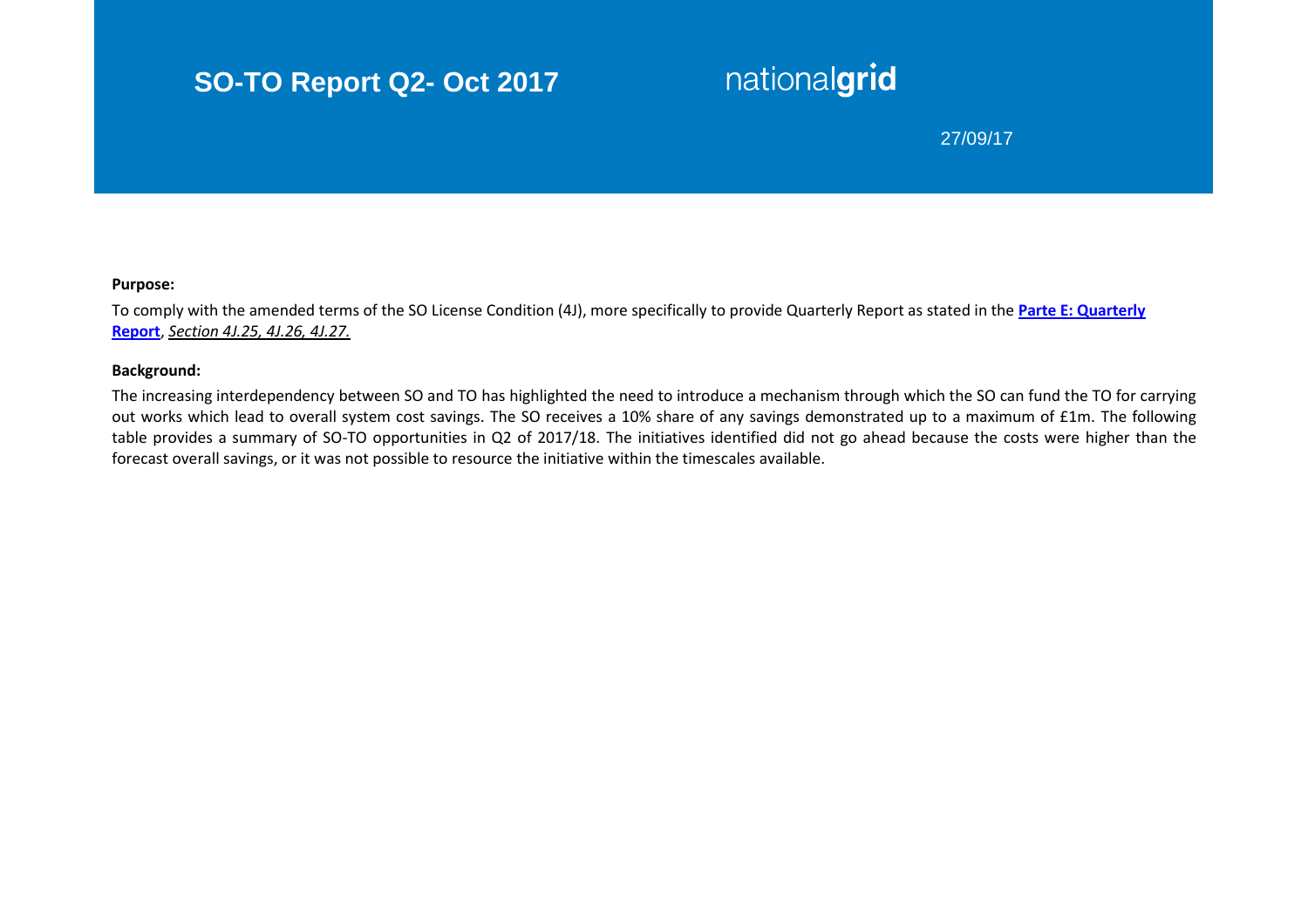### **Quarterly SO-TO Report:**

| Project      | <b>Opportunities</b>                           | <b>Blocker</b>                                                                                                                                                                                                                                                | <b>Project Cost</b>                                         | Project<br><b>Saving</b> | <b>Methodology</b>                                                                                                                                                                                                                                                                                                                                            | <b>Project details</b>                                                                                                                                                                                                                                                                                                                                    |
|--------------|------------------------------------------------|---------------------------------------------------------------------------------------------------------------------------------------------------------------------------------------------------------------------------------------------------------------|-------------------------------------------------------------|--------------------------|---------------------------------------------------------------------------------------------------------------------------------------------------------------------------------------------------------------------------------------------------------------------------------------------------------------------------------------------------------------|-----------------------------------------------------------------------------------------------------------------------------------------------------------------------------------------------------------------------------------------------------------------------------------------------------------------------------------------------------------|
| <b>SHETL</b> | <b>Re-instating Foyers</b><br><b>Intertrip</b> | Beyond the 17/18 plan year<br>network topology changes mean<br>that the I/T will not be required.<br>Based on historcial data arming<br>costs of the I/T would likely<br>outweigh any savings from the<br>installation and the project was<br>not progressed. | £150,000                                                    | £208,000                 | Re-instatement of the Foyers Operational<br>Intertrip. Reduce system constraint costs during<br>outage combinations on the MIS South of Fort<br>Augustus causing potential instability at Foyers<br>P/S. In the 17/18 plan year 61 days of outages<br>were identified for utilization of the I/T,<br>Identifying a forecast constraint saving of<br>£208,000. | Re-instate scheme hardware and communications at<br>existing substations and install new hardware and<br>communications at Blackhillock substation. Line End<br>Open functionality required on various 275/400kV<br>circuits.                                                                                                                             |
| <b>SPT</b>   | <b>Eccles - Torness</b><br><b>Cable Outage</b> | confirmed all available<br><b>SPT</b><br>resource had been pledged to<br>the project and there was no<br>viability in reducing the duration<br>any further.                                                                                                   | N/A                                                         | £1.2m Per<br>Day         | NGET suggested increased resource, an increase<br>in contractors and working hours in order to<br>reduce the outage duration prior to release of<br>the outage.                                                                                                                                                                                               | The circuit on outage significantly reduces the power<br>transfer capability across the B6 boundary due to<br>thermal limitations.<br><b>Following commissioning</b><br>of the 400kV cable an urgent, short notice outage was<br>required on the circuit to investigate partial discharge<br>issues associated with the GIS ducting.                      |
| <b>SHETL</b> | Gordonbush -<br><b>Douneray Outage</b>         | Discussion with SHETL to reduce<br><b>Outage Duration on circuit from</b><br>year ahead plan.<br><b>Awaiting</b><br>confirmation<br>of<br><b>TO</b><br>costs/availability.                                                                                    | TO Resource /<br><b>Contractor</b><br>Costs to be<br>agreed | £21,000 Per<br>Day       | NGET suggested increased resource, an increase<br>in contractors and working hours in order to<br>reduce the outage duration during periods that<br>key power transfer circuits are depleted.                                                                                                                                                                 | The NW region of Scotland contains significant<br>volumes of wind generation. Certain planned outage<br>combinations on the MIS north of Beauly significantly<br>reduces the export capability of the transmission<br>system. These outage combinations are essential to<br>provide the ongoing network reinforcements in the<br><b>Caithness region.</b> |